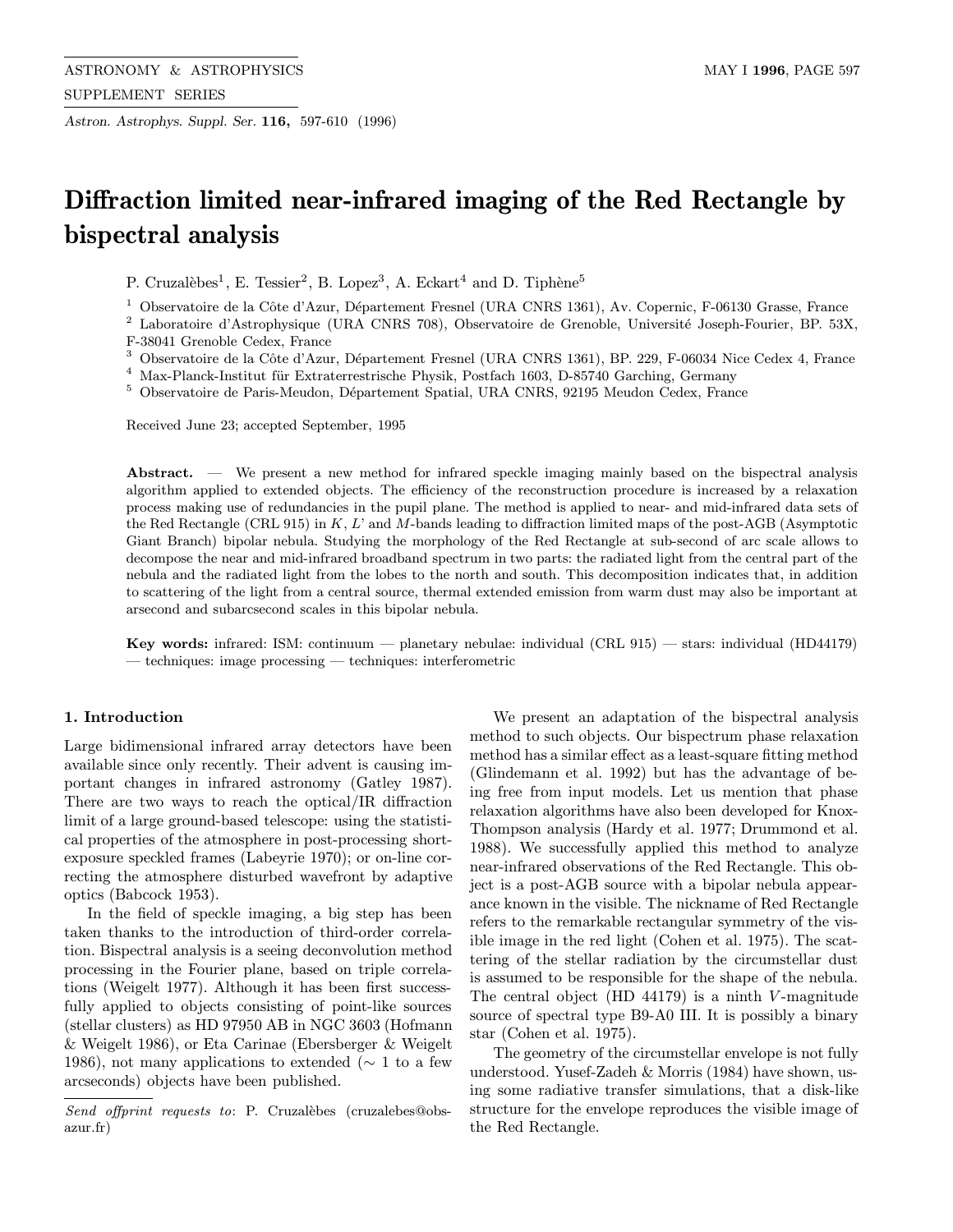The diffraction limited images we present here in the near- and mid-infrared  $(K, L'$  and M bands) with an angular resolution better than 0.2 arcsec give a new insight of the nearby environment of the mass loosing late type star HD 44179. The extension of the associated nebula still exists up to  $\lambda=5$   $\mu$ m and has a rectangular shape (as first order).

A comparison of the reconstructed images among each other as well as a comparison to published K-band Shiftand-add and Knox-Thompson reconstructions (Eckart & Duhoux 1990) clearly reveal some complex structural features. Let us mention that the reduction here described was done in part using the IRSI software of the previous reference. These structures may be related to heterogeneousnesses (clumps) in the dusty outflow. The presence of the supposed companion, although not excluded, is not obvious in our analysis.

## 2. Speckle observations at the CFHT

Observations were carried out at CFHT (Canada-France-Hawaii Telescope) with the INSU-OPM (Institut National des Sciences de l'Univers, Observatoire de Paris-Meudon) infrared camera CIRCUS (Lacombe et al. 1989) on 1990 December 3. Since 1989, this camera allows speckle-type acquisition in the  $K, L'$  and M bands (Tessier et al. 1994). Due to the large readout noise of the chip  $(2500 e^-)$ used then and its small size  $(32\times32)$ , observations were restricted to the L'  $(3.87 \mu m)$  and M  $(4.8 \mu m)$  bands (Tessier 1993). More than 5000 frames of 0.16 s integration time were obtained at  $L'$  and  $M$  on the Red Rectangle with an image scale of 0.103 arcsec per pixel and a field of view of 3.3 arcsec. The seeing was between 0.5 arcsec and 1 arcsecond FWHM in the visible (airmass was smaller than 1.3). The speckle transfer function was estimated on a nearby reference star (HR 2267). We switched every few minutes between the source and its reference in order to sample the temporal seeing variations (condition of stationarity) so as to minimize seeing effects during the reduction process (Perrier 1988). We estimated the contribution of the detector and of the background by integrating images of the sky close to the source  $(40<sup>′</sup>)$ away) during the same amount of time. The integration time was selected to achieve the best angular resolution with a sufficient signal-to-noise (Tessier 1993), the limiting parameter being the temporal coherence of the turbulent atmosphere.

## 3. Speckle observations at the KPNO

Another set of speckle data comes from the IR speckle camera (Beckers et al. 1988) obtained at the Kitt Peak National Observatory 3.8-m (Mayall) telescope. Used at K  $(2.2 \mu m)$  band, the camera provides an image scale of  $0.058''$  per pixel, the size of each frame being 64 by 64 pixels.

Observations were carried out in 1987 November and consist of 360 specklegrams of the Red Rectangle and 240 specklegrams of the point source (IRC-10118) of around  $1/30$  s integration time. At 0.5  $\mu$ m the seeing during those nights was typically  $1.0''$ , that corresponds to  $0.75''$  at 2.2  $\mu$ m, as compared to a speckle size of 0.12".

## 4. Data reduction process

The data reduction process is based on the bispectral analysis algorithm and consists of the following image processing steps (Fig. 1):

- Calculation of the ensemble averaged power spectrum and bispectrum of the speckle interferograms (source, reference and sky).
- Noise correction of the sky background (in the power spectrum and the bispectrum, for the source and for the reference).
- Calibration of the object power spectrum and bispectrum by compensation of the speckle interferometry transfer function in the power spectrum and bispectrum with the reference spectral and bispectral transfer functions.
- Determination of the phase of the object Fourier transform from the bispectrum.
- Determination of a high-resolution image of the object from the object Fourier transform.
- Cleaning of the reconstructed map with the point spread function.

Important steps of this process are examined in the following sections. We assume that the raw data sets have been already pre-processed frame by frame, by applying the dead pixel corrections, zero level offsets (subtraction of the background), flat fielding and selection of the "good" frames (in terms of seeing parameters).

#### 4.1. The bispectral analysis method

The bispectral analysis method leads to diffraction-limited images in spite of image degradation by the atmosphere and by telescope aberrations. Short exposures of the Red Rectangle and of its reference produce speckle patterns in the image plane of the telescope.

Each two-dimensional instantaneous frame  $I(\alpha)$  can be written as the convolution product (denoted by  $\otimes$ ) of the object  $O(\alpha)$  with the combined telescope and atmospheric instantaneous point spread function  $S(\alpha)$ 

$$
I(\alpha) = O(\alpha) \otimes S(\alpha). \tag{1}
$$

Since the Fourier transform of a convolution is an ordinary product, the Fourier transform of Eq. (1) can be written as

$$
\hat{I}(\nu) = \hat{O}(\nu) \times \hat{S}(\nu),\tag{2}
$$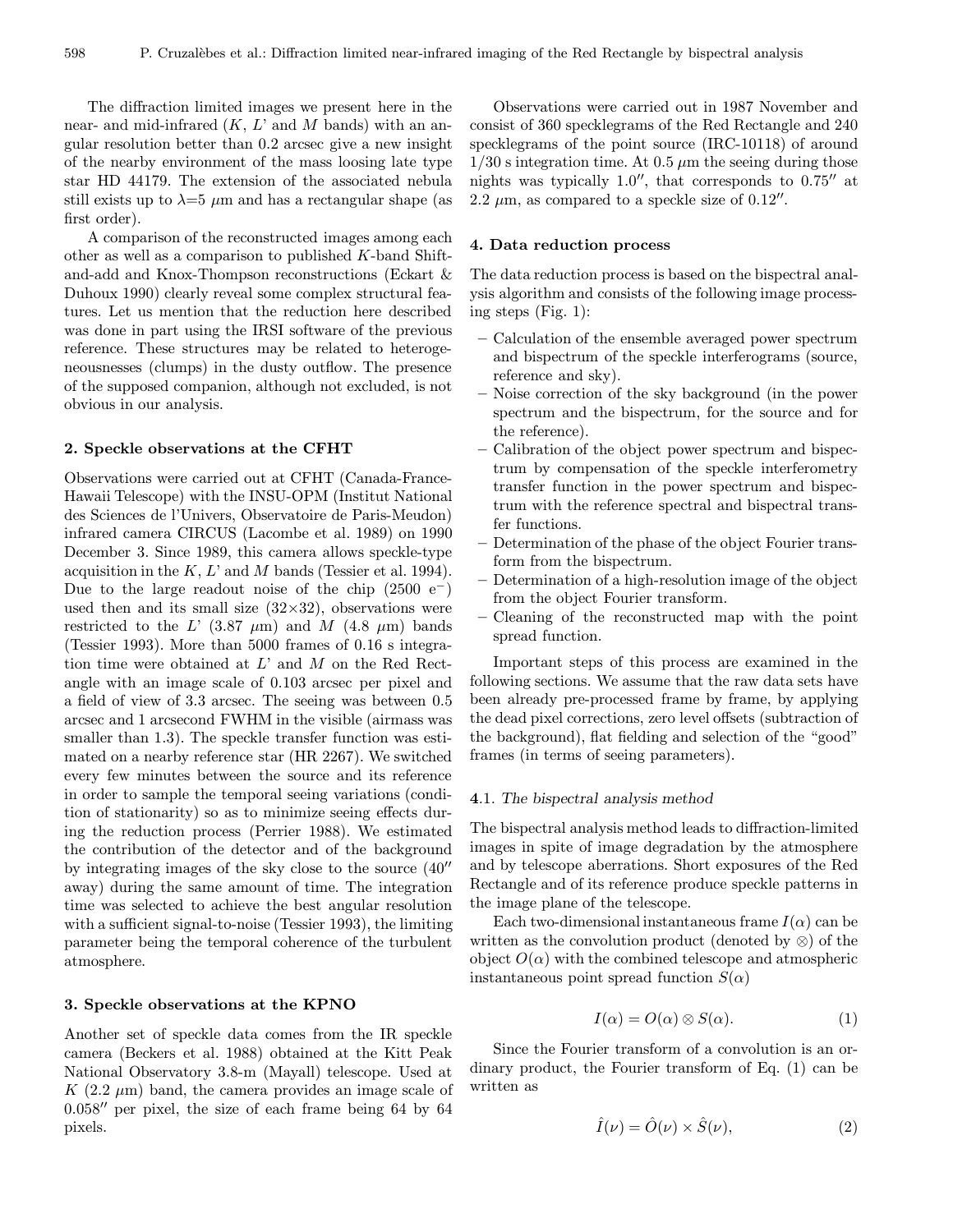

Fig. 1. a) Flow chart of the speckle bispectral analysis algorithm. The process can be divided in 5 successive steps: calculation of averaged power spectra and bispectra (source, reference and skies), sky correction (unbiased power spectra and bispectra), seeing calibration with the reference, iterating complex Fourier spectrum recovery and relaxation of the spectral phase, and finally cleaning with the Lucy iterating algorithm. Note that the core of the algorithm is the relaxation procedure (marked with a dashed line)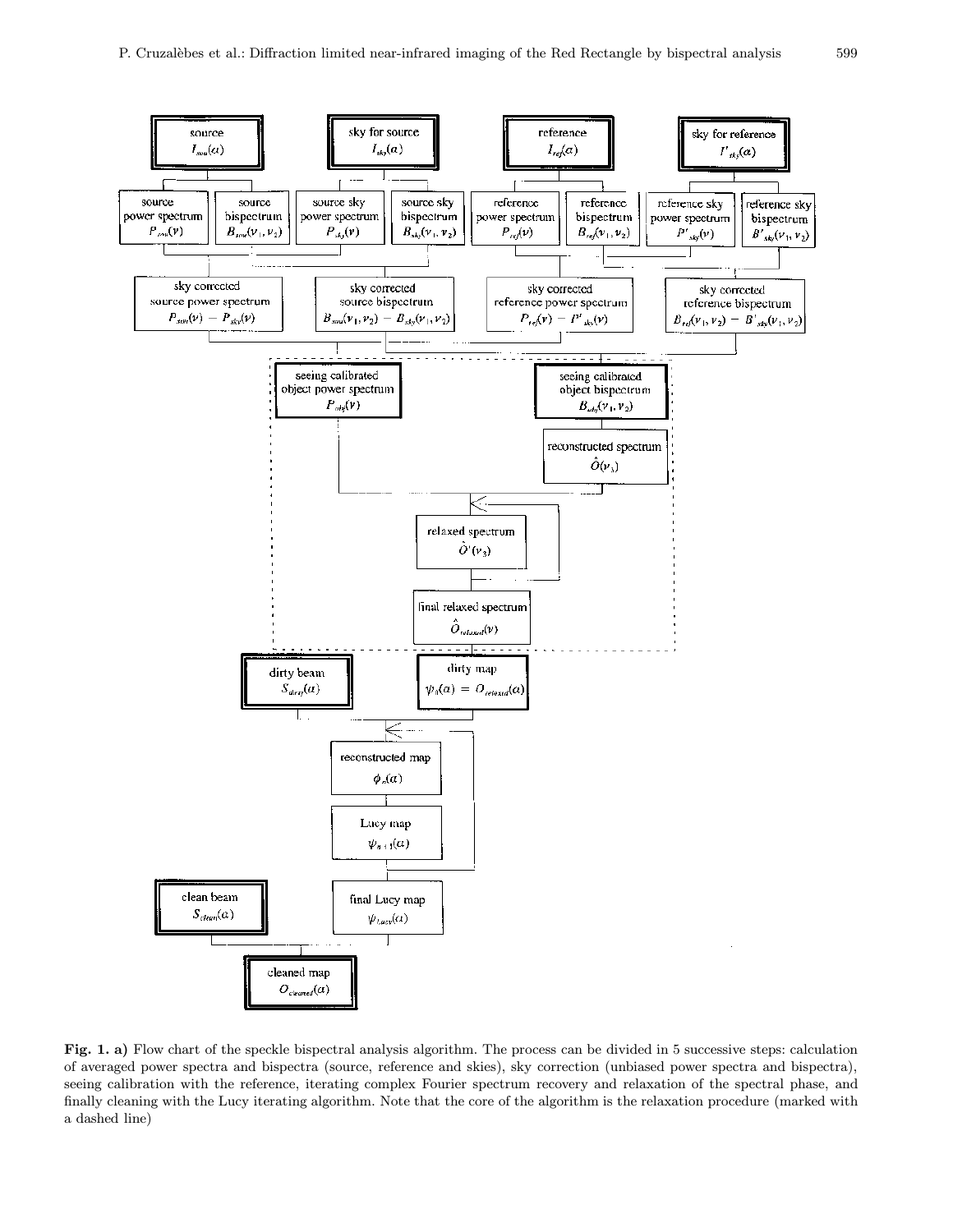

Fig. 1. b) Detailed flow chart of the relaxation procedure (central part of Fig. 1a) indicating each operation involved and its result. For more explanation report to Sects. 4.6 and 4.7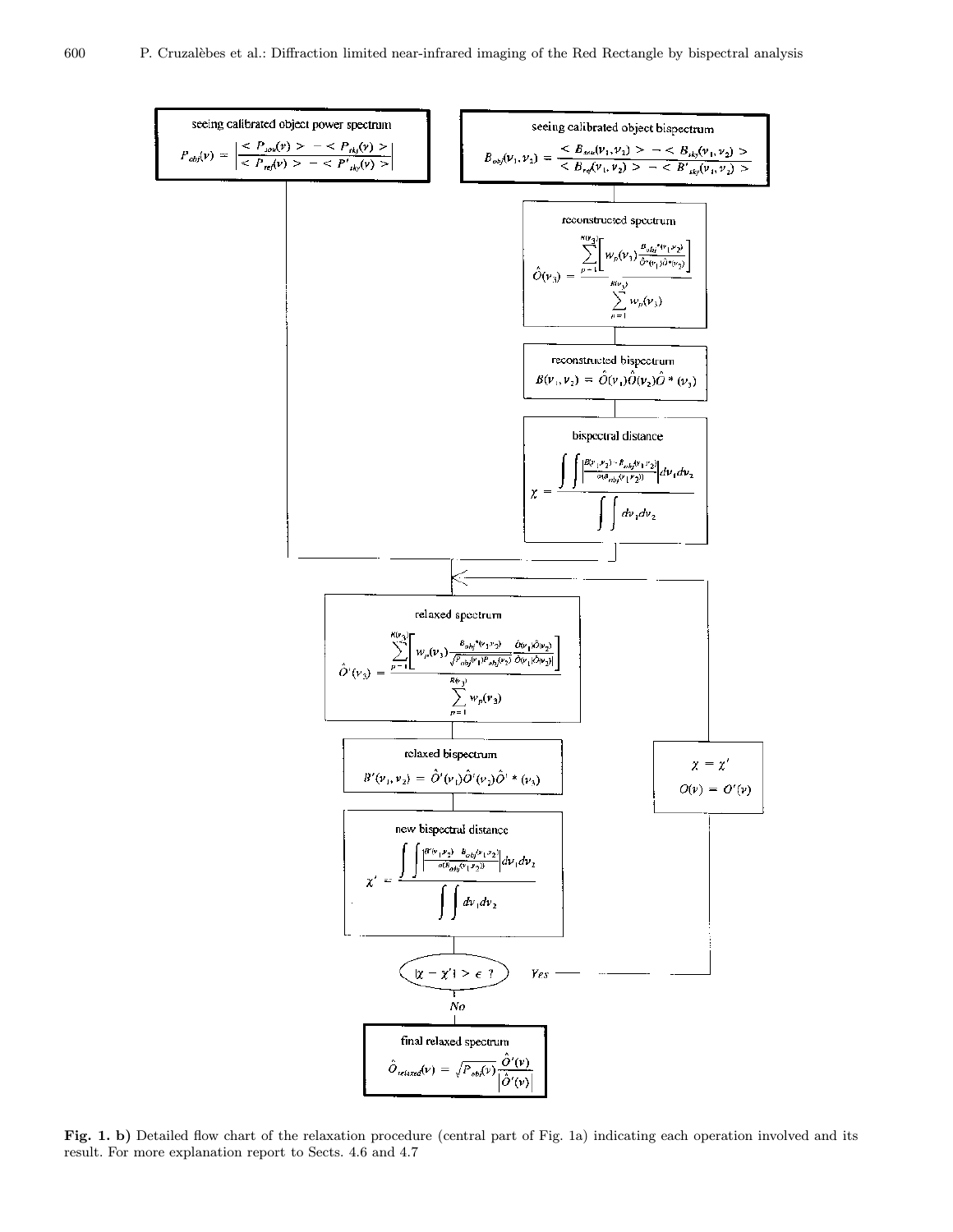where  $S(\nu)$  describes the instantaneous transfer function at the spatial frequency  $\nu$ , affected by the atmospheric turbulence.

Quantitative information is retrieved from a statistical analysis of a sequence of these instantaneous speckle frames.

The triple correlation procedure, also called speckle masking or bispectral analysis (Weigelt 1977; Lohmann et al. 1983), is a natural generalization of the Labeyrie's selfcorrelation or power spectrum analysis (Labeyrie 1970). It consists in computing the averaged triple correlation or, which is equivalent, its Fourier transform, called the energy bispectrum of the image.

The classical Labeyrie's analysis consists in calculating the ensemble averaged power spectrum given by

$$
\langle |\hat{I}(\nu)|^2 \rangle = |\hat{O}(\nu)|^2 \langle |\hat{S}(\nu)|^2 \rangle. \tag{3}
$$

It is the product of the energy spectrum of the object with the speckle transfer function which can be calibrated on a point source (unresolved star) as long as the process is stationary both in time and space (Roddier 1988).

To reconstruct a general object  $O(\alpha)$  from speckle interferometric measurements, we need both the modulus and the phase of its Fourier transform  $O(\nu)$ . Power spectrum analysis is well suited to estimate the object energy power spectrum  $|\hat{O}(\nu)|^2$ , i.e. the modulus of its Fourier transform, but the main drawback of this data reduction process is the loss of phase information.

To preserve some object phase information we use the image bispectrum given by

$$
\langle \hat{I}(\nu_1)\hat{I}(\nu_2)\hat{I}^*(\nu_1+\nu_2)\rangle = \hat{O}(\nu_1)\hat{O}(\nu_2)\hat{O}^*(\nu_1+\nu_2) \langle \hat{S}(\nu_1)\hat{S}(\nu_2)\hat{S}^*(\nu_1+\nu_2)\rangle.
$$
\n(4)

It is the product of the bispectrum of the object with the bispectral transfer function. As for the speckle transfer function, the bispectral transfer function can also be calibrated on a point source (Roddier 1988).

#### 4.2. Linearization of the bispectrum

The manipulation of the bispectrum, which is a 4 dimensional complex function, presents some difficulties, mainly because the required memory space (central and virtual memory) is enormous when reducing large images. The number of bispectral elements increases as the fourth power of the array size  $N$  (von der Lühe & Pehlemann 1988). The full bispectrum has  $\frac{9N^4}{16}$  index combinations if sums of indexes are kept within the principal spectrum range. Exploiting all possible symmetry relations allows to reduce the number of elements of the bispectrum to

$$
\frac{3N}{8}\left(\frac{N}{4}+1\right)\left(\frac{N^2}{2}+N+1\right) = \frac{3N^4}{64} + \frac{9N^3}{32} + \frac{15N^2}{32} + \frac{3N}{8}.
$$
\n(5)

A bispectrum reduced to a non-symmetric subset would still consist of about  $5.9 10<sup>4</sup>$  complex elements when  $N=32$ , or about 8.6 10<sup>5</sup> elements when  $N=64$ .

Consequently, we would rather represent the bispectrum in a one-dimensional form because of memory allocation problems. This has the supplementary advantage of sequential processing: for loading as well as for integration of the bispectrum, this data order minimizes paging. Classification of bispectral elements takes into account the way the object spectrum will be recovered. It is based on classification of the Fourier vectors  $\nu_1$  and  $\nu_2$ , starting from the origin of the Fourier plane and proceeding in a circular spiral out to the diffraction limit. Thus, the bivectors  $(\nu_1, \nu_2)$  are classified according to the following rules:  $|\nu_1|, |\nu_2|, |\nu_1 + \nu_2| \leq |\nu_c|; |\nu_1| \leq |\nu_2|;$  and  $|\nu_1| \leq |\nu_0|;$ where  $|\nu_c| = \frac{D}{\lambda}$  is the diffraction limit frequency of the telescope, D being its diameter, and  $\nu_0$  is an adjustable cutoff frequency, whose modulus is given by the signalto-noise ratio in the power spectrum. Choosing small  $|\nu_0|$ forces  $\hat{I}(\nu_1)$  to have a high signal-to-noise ratio and also reduces the number of bispectral elements. In the bispectrum 4-dimensional space, this corresponds to nearaxis points. Increasing  $|\nu_0|$  introduces a larger number of redundant triple products with low signal-to-noise ratio (SNR). Although they contribute to an overall gain in SNR if properly weighted, they dramatically increase the computational efforts.

An optimum of SNR versus computational effort can be reached by choosing a cutoff in  $|\nu_0|$  out to which triple products with sufficiently large SNR are used by the reconstruction process. A typical value for  $|\nu_0|$  is the long exposure cutoff frequency  $\frac{r_0}{\lambda}$ , where  $r_0$  is the Fried parameter (Fried 1979; Roddier 1981).

Let us notice that distinct  $(\nu_1, \nu_2)$  bivectors can produce the same  $\nu_3 = \nu_1 + \nu_2$  resulting vector. The number of such pairs is called the redundancy of the pupil at the frequency  $\nu_3$  (Cruzalèbes et al. 1992). High degree of redundancy is found around the center of the Fourier plane (small frequencies), while high frequencies have a small degree of redundancy. The redundancy function has to be circular-symmetric around the center of the Fourier plane. This property can be used to check the completeness (and/or quality) of the one-dimensional arrangement of triple products used for the reconstruction of the complex source spectrum.

#### 4.3. Noise correction of the bispectrum

Although the average zero level offset due to the sky background has been removed to each frame in the preprocessing step, some residual contribution of the sky background to the noise may still exist. To get rid of it, one has to subtract its effects on both the power spectrum and the bispectrum. As a first order approximation, its contribution can be corrected by subtracting the power spectrum and bispectrum of the sky with the power spectra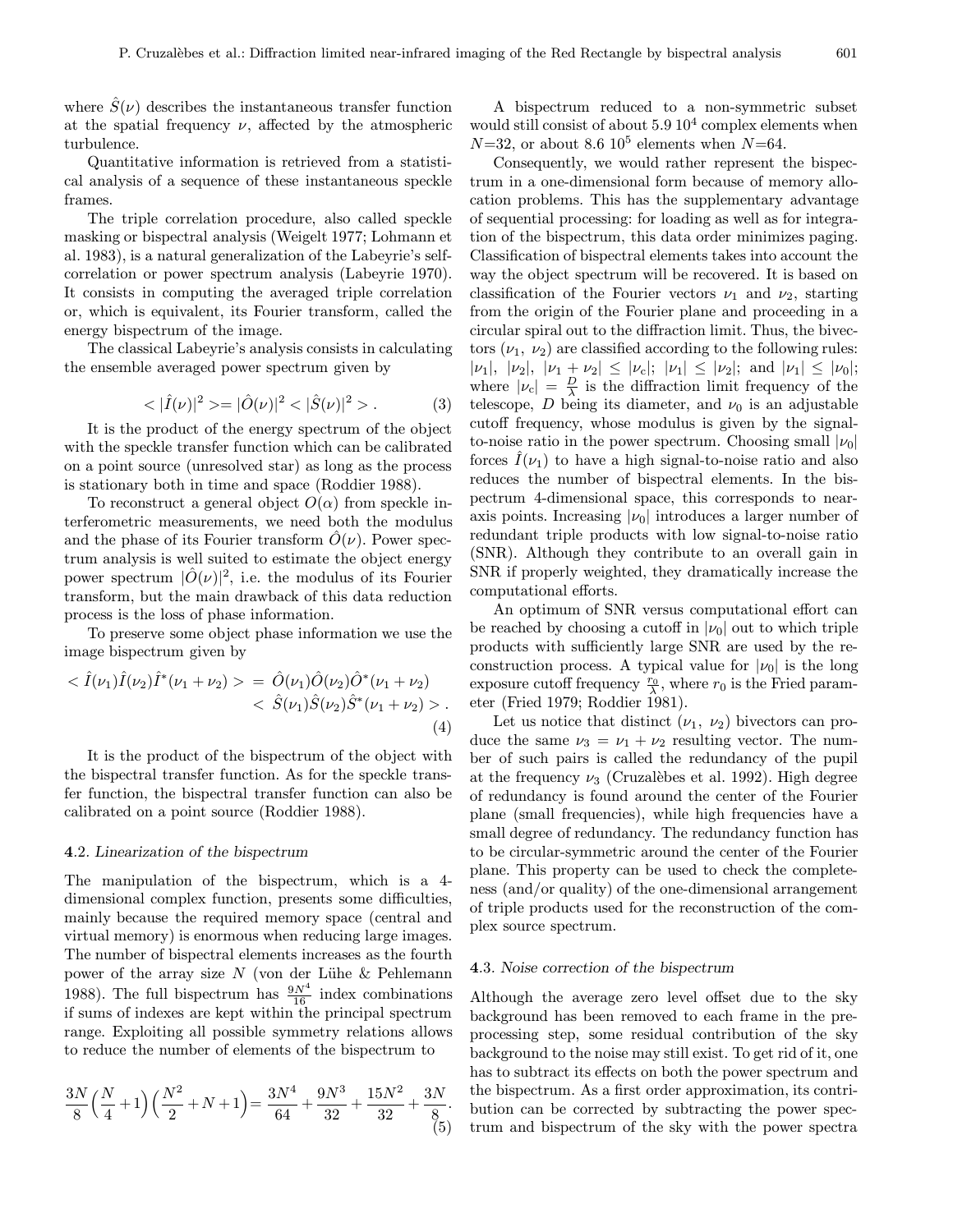and bispectra of the source and its calibrator (the reference star). Theoretically, the sky is isotrope (i.e. no structure is present, thus the phase is null), but, as a matter of fact, the images recorded on the sky may show some structures mostly due to the detector (even after flat fielding).

Let  $I_{\text{sou}}(\alpha)$  be a speckle frame of the source (Fig. 1), we can write that the sky corrected frame of the source is  $I_{\text{sou}}(\alpha) - I_{\text{sky}}(\alpha).$ 

If we neglect the cross terms that vanish in presence of zero averaging noise, the instantaneous sky corrected power spectrum of the source can be written as  $P_{sou}(\nu)$  –  $P_{\rm sky}(\nu)$ , difference between the raw power spectrum of the source and the power spectrum of the sky for the source (called sky corrected source power spectrum in Fig. 1a). Similarly, the instantaneous sky corrected bispectrum of the source becomes  $B_{sou}(\nu_1, \nu_2)-B_{sky}(\nu_1, \nu_2)$  (called sky corrected source bispectrum in Fig. 1a).

For the reference, the noise correction follows the same rules. The sky corrected frame of the reference is  $I_{ref}(\alpha)$  –  $I'_{\text{sky}}(\alpha)$ , while the instantaneous sky corrected power spectrum of the reference (called sky corrected reference power spectrum in Fig. 1a) is  $P_{\text{ref}}(\nu) - P'_{\text{sky}}(\nu)$ , difference between the raw power spectrum of the reference (the square of the MTF) and the power spectrum of the sky for the reference, while the instantaneous sky corrected bispectrum of the reference is  $B_{\text{ref}}(\nu_1, \nu_2) - B'_{\text{sky}}(\nu_1, \nu_2)$ , (called sky corrected reference bispectrum in Fig. 1a).

## 4.4. Seeing calibration of the bispectrum

In their article, Lohmann et al. (1983) claimed that no calibration of the transfer function is required in order to recover the true object phase from the bispectra. We, nevertheless, performed the calibration of the bispectrum: if one assumes that the atmosphere does not have any structural component in phase, the optics, as well as the detector itself, may introduce some.

The bispectral transfer function that appears in Eq. (4) can, in principle, be calibrated on a reference star. Its amplitude takes high values when either  $\nu_1$ ,  $\nu_2$  or  $\nu_1 + \nu_2$ is smaller than the seeing cutoff frequency  $\frac{r_0}{\lambda}$ . Then it drops off very rapidly up to the limit where  $\nu_1$ ,  $\nu_2$  and  $\nu_1 + \nu_2$  approach the diffraction cutoff frequency  $\frac{D}{\lambda}$ . Its amplitude is seeing-dependent and varies with the inverse square of the number of speckles in the image for spatial frequencies from  $\frac{r_0}{\lambda}$  to  $\frac{D}{\lambda}$  (Roddier 1988). Its phase is seeing-independent and equal to zero. It is insensitive to telescope aberrations as long as these are small compared to the effects of turbulence.

Using Eq. (4), the sky corrected and seeing calibrated object bispectrum (called object bispectrum in Fig. 1) is given by

$$
B_{\text{obj}}(\nu_1, \nu_2) = \frac{B_{\text{you}}(\nu_1, \nu_2) > -B_{\text{sky}}(\nu_1, \nu_2) >}{B_{\text{ref}}(\nu_1, \nu_2) > -B_{\text{sky}}'(\nu_1, \nu_2) >}. \tag{6}
$$

Let us notice that, if one could measure the sky background simultaneously to the source and if a reference star is available in the isoplanatic patch, it should be much more preferable to sky correct and seeing calibrate instantaneously the bispectrum as follows

$$
B_{\text{obj}}(\nu_1, \ \nu_2) = \langle \ \frac{\hat{I}_{\text{ss}}(\nu_1)\hat{I}_{\text{ss}}(\nu_2)\hat{I}_{\text{ss}}^*(\nu_1 + \nu_2)}{\hat{I}_{\text{ss}}'(\nu_1)\hat{I}_{\text{ss}}'(\nu_2)\hat{I}_{\text{ss}}'^*(\nu_1 + \nu_2)} \ \rangle, \tag{7}
$$

where  $\hat{I}_{ss} = \hat{I}_{sou}(\nu) - \hat{I}_{sky}(\nu)$  and  $\hat{I}'_{ss}(\nu) = \hat{I}_{ref}(\nu) - \hat{I}'_{sky}(\nu)$ are the Fourier transforms of the instantaneous sky corrected speckle frames of the source and of the reference respectively. This instantaneous calibration leads to better results because the reference star and the skies have been taken in exactly the same conditions of turbulence as the source. Unfortunately, this is not the case with the Red Rectangle data.

In order to avoid zero divisions when calibrating the bispectrum with Eqs. (6) or (7), we have implemented an iterating algorithm, based on Van Cittert (1931). The output estimate of this algorithm converges to the solution of the normal division after an infinite number of iterations.

The principle of the method is the following. Let be  $R = \frac{P}{Q}$  If  $|Q| \ll 1$  the calculation of R may rapidly diverge. One estimate of R could be:

$$
R_n = P \times \sum_{i=0}^n (1 - Q)^i.
$$
 (8)

According to the fact that  $\sum_{i=0}^{\infty} (1 - Q)^i = \frac{1}{Q}$ , it is easy to demonstrate that  $\lim_{n \to \infty} R_n = R$ .

In the case where the modulus of the denominator of the second term in Eqs.  $(6)$  or  $(7)$  becomes smaller than  $10^{-1}$ , we typically used about ten iterations to estimate the ratio. In the other case, we calculated the ratio by normal division.

## 4.5. Tracing the errors

The statistical errors associated with the source bispectrum, the reference bispectrum, the sky bispectrum for the source and the sky bispectrum for the reference are estimated from the standard deviations of the bispectral distributions,  $\sigma(B_{\text{sou}})$ ,  $\sigma(B_{\text{ref}})$ ,  $\sigma(B_{\text{sky}})$  and  $\sigma(B'_{\text{sky}})$  respectively. From Eq. (6), the relative error of the object bispectrum is given by

$$
\frac{\sigma(B_{\text{obj}}(\nu_1, \nu_2))}{|B_{\text{obj}}(\nu_1, \nu_2)|} = \frac{\sqrt{\sigma^2(B_{\text{sou}}(\nu_1, \nu_2)) + \sigma^2(B_{\text{sky}}(\nu_1, \nu_2))}}{|B_{\text{sou}}(\nu_1, \nu_2) - B_{\text{sky}}(\nu_1, \nu_2)|} + \frac{\sqrt{\sigma^2(B_{\text{ref}}(\nu_1, \nu_2)) + \sigma^2(B_{\text{sky}}'(\nu_1, \nu_2))}}{|B_{\text{ref}}(\nu_1, \nu_2) - B_{\text{sky}}'(\nu_1, \nu_2)|}.
$$
\n(9)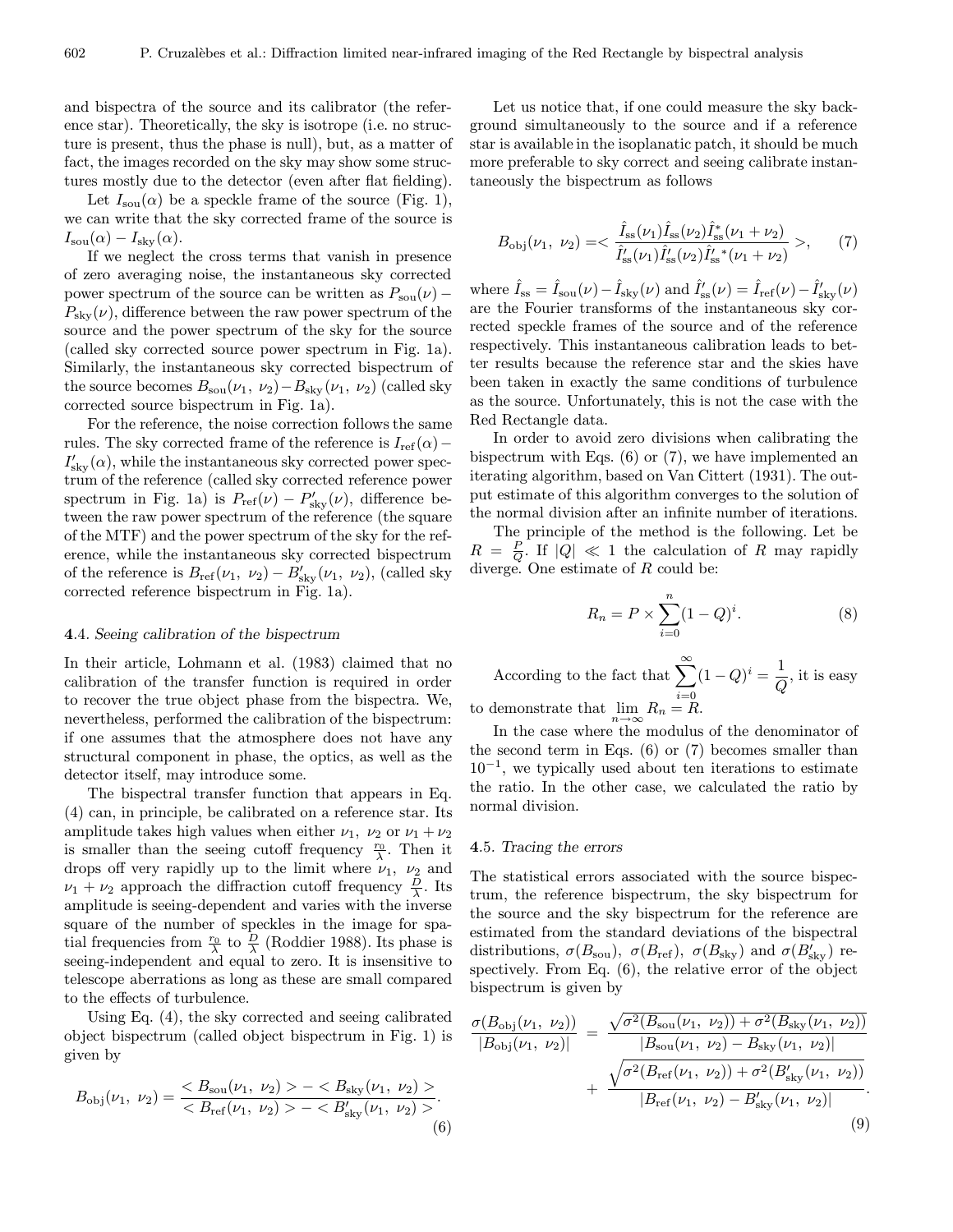## 4.6. Reconstruction of the object Fourier spectrum

In order to reconstruct the object spectrum from the calibrated object bispectrum, we used a recursive scheme (Bartelt et al. 1984; Weitzel et al. 1992) starting at the origin of the Fourier plane

$$
\hat{O}^*(\nu_3) = \frac{B_{\text{obj}}(\nu_1, \nu_2)}{\hat{O}(\nu_1)\hat{O}(\nu_2)}.
$$
\n(10)

The two object spectral elements  $\hat{O}(\nu_1)$  and  $\hat{O}(\nu_2)$ must be known to deduce the third element  $\hat{O}(\nu_3$  =  $\nu_1 + \nu_2$ ) (called reconstructed spectrum in Fig. 1) from the calibrated object bispectrum  $B_{\text{obj}}(\nu_1, \nu_2)$ . The initial conditions, to start the recursive process, set the phase at the origin of the Fourier space to zero and the object spectrum to

$$
\hat{O}(0) = {}^{3}\sqrt{B_{\text{obj}}(0, 0)}.
$$
 (11)

The phases of the two first adjacent object spectral elements (remember that the spectral vectors are classified according to a spiral beginning at the origin) are also set to zero. This can be done without penalty, because these spatial frequencies are small and because an arbitrary choice of the central phases only affects the absolute position of the reconstructed image (Lohmann et al. 1983). Alternatively these phase values can be taken from the long exposure image.

Since redundancies (number of different  $(\nu_1, \nu_2)$  bivectors producing the same sum vector; see Cruzalèbes et al. 1992) have been taken into account in the formation of the bispectrum (see Sect. 4.2), each point of the object spectrum  $\hat{O}(\nu_3)$  receives many estimations that are averaged using the signal to noise ratio (inverse of the relative error) as weighting factors. Let us designate by  $R(\nu_3)$  the number of redundancies for the spectral vector  $\nu_3 = \nu_1 + \nu_2$ . Each estimate of  $\hat{O}(\nu_3)$  is numbered by the p index, varying from 1 to  $R(\nu_3)$ . Equation (10) becomes

$$
\hat{O}_p(\nu_3) = \frac{B_{\text{obj}} * (\nu_1, \nu_2)}{\hat{O}^*(\nu_1)\hat{O}^*(\nu_2)}.
$$
\n(12)

Thus, the weighted estimate of  $\hat{O}(\nu_3)$  is

$$
\hat{O}(\nu_3) = \frac{\sum_{p=1}^{R(\nu_3)} \omega_p(\nu_3) \times \hat{O}_p(\nu_3)}{\sum_{p=1}^{R(\nu_3)} \omega_p(\nu_3)},
$$
\n(13)

where the weighting factor  $\omega_p(\nu_3)$  is given by the signal to noise ratio

$$
\omega_p(\nu_3) = \frac{|\hat{O}_p(\nu_3)|}{\sigma(\hat{O}_p(\nu_3))} \n= \left(\frac{\sigma(B_{\text{obj}}(\nu_1, \nu_2))}{|B_{\text{obj}}(\nu_1, \nu_2)|} + \frac{\sigma(\hat{O}(\nu_1))}{|\hat{O}(\nu_1)|} + \frac{\sigma(\hat{O}(\nu_2))}{|\hat{O}(\nu_2)|}\right)^{-1},
$$
\n(14)

which is the inverse of the relative error deduced from Eq. (12).

Assuming normal statistics, the statistical error of the weighted estimate of  $O(\nu_3)$  is given by

$$
\sigma^{2}(\hat{O}(\nu_{3})) = \frac{\sum_{p=1}^{R(\nu_{3})} \omega_{p}^{2}(\nu_{3}) \times \sigma^{2}(\hat{O}_{p}(\nu_{3}))}{\sum_{p=1}^{R(\nu_{3})} \omega_{p}^{2}(\nu_{3})}.
$$
 (15)

Let us notice that there is not an unique way for the recursion process in bispectral analysis. Lohmann et al. (1983) present two of them. In general one want to use triple products with the highest Signal-to-Noise Ratio up to the highest possible spatial frequency. This by itself implies that the reconstruction scheme is source dependent. As a consequence of that, a relaxation method has been developed to smooth irregularities due to the propagation of the noise in the recursive procedure of reconstruction. The method is based on the concept that the phase of the reconstructed spectrum can be relaxed if the modulus is introduced in the procedure as a constraint.

## 4.7. Relaxation of the triple phase factors

Since the reconstruction of the object complex spectrum has been achieved by averaging the noisy bispectrum, the recovered object spectrum is noise affected. As a result of that, the reconstructed object bispectrum, which can be calculated with the recovered object spectrum, does not agree perfectly with the input calibrated object bispectrum, obtained from Eq. (6). An iterative spectral relaxation procedure is performed, initially developed for Knox-Thompson analysis (Hardy et al. 1977; Drummond et al. 1988), that smooths irregularities and converges to a solution for the object reconstructed complex spectrum compatible both with the input calibrated bispectrum and with the input calibrated power spectrum.

The principle of the method is to introduce in the reconstruction procedure of Eq. (12) the calibrated power spectrum as a constraint for the modulus of the spectral elements  $\tilde{O}(\nu_1)$  and  $\tilde{O}(\nu_2)$  as following:

$$
\hat{O}_p(\nu_3) = \frac{B_{\text{obj}}^*(\nu_1, \nu_2)}{\sqrt{P_{\text{obj}}(\nu_1)P_{\text{obj}}(\nu_2)}} \frac{\hat{O}(\nu_1)\hat{O}(\nu_2)}{|\hat{O}(\nu_1)\hat{O}(\nu_2)|}.
$$
(16)

Thus, only the phase is kept as a result for the reconstruction from the calibrated bispectrum, while the modulus is constrained by the calibrated power spectrum. Figure 1b shows the reconstruction and relaxation procedures, which are the core of the general algorithm presented in Fig. 1a.

(14) seeing calibrated object power spectrum obtained from $P_{\text{obj}}(\nu) = \Bigg|$  $\langle P_{sou}(\nu)\rangle - \langle P_{\rm sky}(\nu)\rangle$  $\langle P_{\rm ref}(\nu)\rangle - \langle P_{\rm sky}'(\nu)\rangle$  $\begin{array}{c} \hline \end{array}$ is the sky corrected and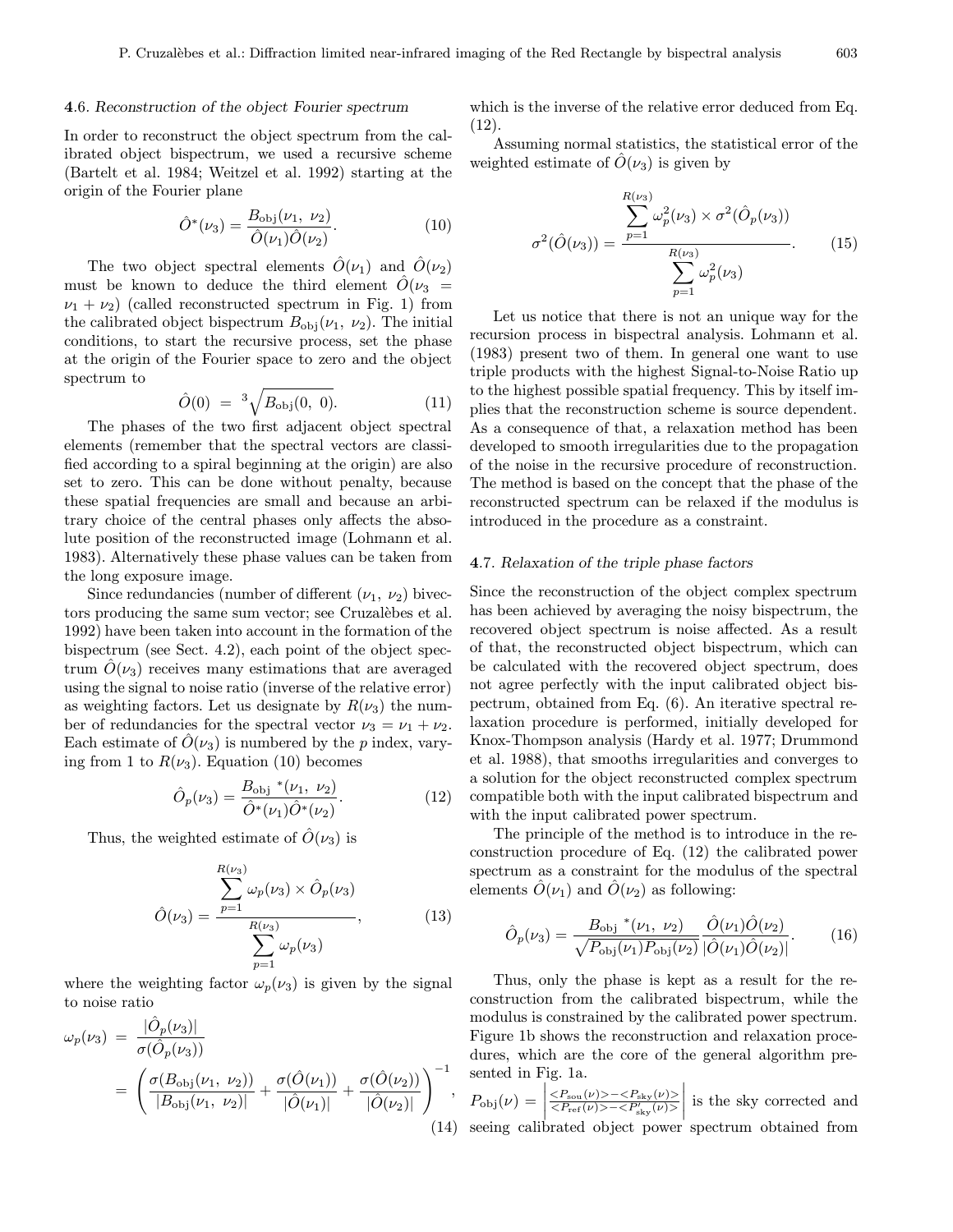Eq. (3) with the original power spectra of source, reference, sky for the source and sky for the reference. Let us notice that, in order to avoid zero divisions when calibrating the power spectrum, we have also used the iterating Van Cittert algorithm described in Eq. (8) but applied to the calibration of the power spectrum.

In each loop of the recursive relaxation, the new relaxed spectrum is calculated from the input seeing calibrated bispectrum and the old relaxed spectrum (Fig. 1b).

To check on convergence of the relaxation algorithm, the distance between the input calibrated object bispectrum and the relaxed object bispectrum (triple product of the relaxed spectrum) is calculated (Fig. 1b) as:

$$
\chi = \frac{\int \int \left| \frac{B(\nu_1, \nu_2) - B_{\text{obj}}(\nu_1, \nu_2)}{\sigma(B_{\text{obj}}(\nu_1, \nu_2))} \right| d\nu_1 d\nu_2}{\int \int d\nu_1 d\nu_2} \tag{17}
$$

Convergence is reached when the bispectral distance defined in the above equation tends to a constant (and not null) value. On average, changes of the bispectrum then are of the order or smaller than the corresponding errors.

As a summary, one can say that the relaxation algorithm iteratively calculates the object complex spectrum making simultaneous use of the constraints imposed by the seeing and noise calibrated power spectrum and bispectrum.

## 4.8. Image reconstruction

After the last relaxation loop, one can extract the final reconstructed phase factor of the last reconstructed complex spectrum. When combined with the square root of the power spectrum, it gives an estimate of the final reconstructed object complex spectrum, being compatible both with the calibrated power spectrum and bispectral elements. The reconstructed map (called dirty map in Fig. 1) is obtained by inverse Fourier transformation of the final reconstructed complex spectrum (called final relaxed spectrum in Figs. 1a and 1b).

#### 4.9. Cleaning of the reconstructed maps

Because the calibrated power spectrum has been calculated over a finite support in the Fourier space up to the diffraction limit, the reconstructed map clearly shows rings around quasi point like objects. To get rid of this effect, we "CLEANed" the reconstructed image of the object after relaxation (the dirty map in Fig. 1) with the inverse Fourier transform of the apodization filter we used in Fourier space (the dirty beam in Fig. 1) to have the power spectrum smoothly roll off at or close to the diffraction limit of the telescope. After a few 1000 iterations we reconvolved the final map with a Gaussian function (the clean beam in Fig. 1) with a full width at half maximum (FWHM) given by the diameter of the central lobe of the inverse Fourier transform of the apodization filter. As a cleaning algorithm we used the Lucy algorithm (Lucy 1974). This cleaning procedure makes the mapping algorithm as well as the quality and resolution in the final map (the cleaned map) much less dependent on the exact choice of the apodization filter.

The Lucy algorithm is an iterating nonlinear deconvolution method based on the comparison of the untreated input map  $\psi_0(\alpha)$ , also called the dirty map, with the current estimate of the deconvolved map  $\psi_n(\alpha)$  convolved (denoted by  $\otimes$ ) with the dirty beam  $S_{\text{dirty}}(\alpha)$  (the experimental point-spread function). The comparison is performed by calculating a low-pass filtered ratio of the reconvolved estimate  $\phi_n(\alpha)$  (called reconstructed map in Fig. 1) and the input map. This quotient is then used to calculate a new estimate  $\psi_{n+1}(\alpha)$  (called Lucy map in Fig. 1) of the object  $O(\alpha)$ . The iterative process stops when the last estimate reconvolved with the dirty beam agrees within the measurement uncertainties with the untreated input map. The reconstructed map is the convolution of the final estimate (called final Lucy map in Fig. 1) with the clean beam  $S_{\text{clean}}(\alpha)$ .

The process is summarized by the following expressions:

• initialization of the process:

$$
\psi_0(\alpha) = O_{\text{relaxed}}(\alpha) \tag{18}
$$

• for  $n = 1$  to N:

$$
\phi_n(\alpha) = \psi_n(\alpha) \otimes S_{\text{dirty}}(\alpha) \tag{19}
$$

$$
\psi_{n+1}(\alpha) = \psi_n(\alpha) \times \left[ \frac{O_{\text{relaxed}}(\alpha)}{\phi_n(\alpha)} \otimes S_{\text{dirty}}(\alpha) \right] \tag{20}
$$

•

$$
O_{\text{cleaned}}(\alpha) = \psi_{N+1}(\alpha) \otimes S_{\text{clean}}(\alpha). \tag{21}
$$

Due to the calculation of the quotient  $\frac{O_{\text{relaxed}}(\alpha)}{\phi_n(\alpha)}$  in Eq. (20), the algorithm is sensitive to noise. Therefore, a weighting function has been implemented which is unity if the dirty map is higher than a given threshold and zero elsewhere.  $\frac{O_{\text{relaxed}}(\alpha)}{\phi_n(\alpha)} \otimes S_{\text{dirty}}(\alpha)$  is only calculated in that area. To check on convergence of the algorithm, the root mean square between the input dirty map and the current Lucy deconvolved map reconvolved with the dirty beam is calculated.

The result of the Lucy deconvolution exhibits the following properties (Lucy 1974):

1. The reconstructed map exhibits a maximum degree of smoothness and continuity.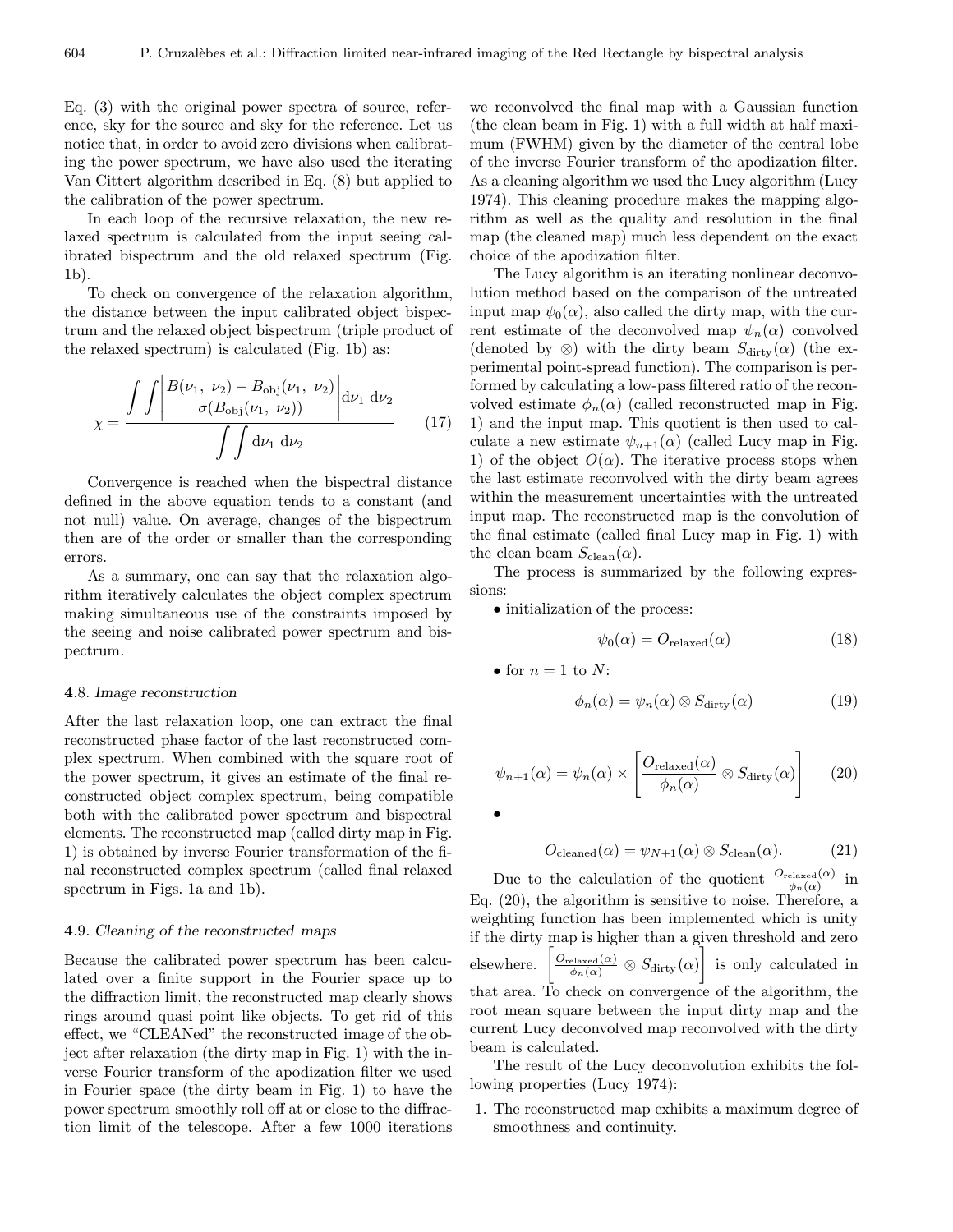- 2. The reconstructed map differs from the dirty map only by amounts that can ascribed to errors in the measurement.
- 3. The method is flux conserving.
- 4. After a infinite number of iterations the method converges to the maximum likelihood solution.



Fig. 2. Bilinear interpolated reconstructed map of the Red Rectangle in  $K$ -band. North is up and east is left. Field of view has been restricted to  $3'' \times 3''$ . Final resolution is 0.2''. Flux has been normalized to its maximum. Overplotted contours are  $0.5, 1, 2, 3, 5, 10$  and  $20\%$  of the maximum of intensity. Lowest contour is three times the standard deviation of the noise, measured in regions external to the nebula

Recent comparisons of different deconvolution algorithms applied both to point-like sources and to extended objects have shown that results of the nonlinear Lucy deconvolution are in very good agreement with those of the linear deconvolution obtained by division of Fourier transforms (Cunningham & Anthony 1993).

Several thousand iterations were used for the Red Rectangle deconvolution. The resulting maps were then reconvolved with Gaussian functions of  $0.2$ <sup>"</sup> in K-band,  $0.3$ " in L'-band and M-band FWHM. Although the theoretical diffraction limits are about  $0.12$ <sup>n</sup> at K for a 3.81 m telescope,  $0.22''$  at L' and  $0.28''$  at M for a 3.58 m telescope, we have degraded a little the resolution of the reconstructed maps, in order to keep only the most significant features in the Red Rectangle.



Fig. 3. Bilinear interpolated reconstructed map of the Red Rectangle in  $L$ -band. North is up and east is left. Field of view has been restricted to  $3'' \times 3''$ . Final resolution is 0.3<sup>0</sup>. Flux has been normalized to its maximum. Overplotted contours are  $0.5, 1, 2, 3, 5, 10,$  and  $20\%$  of the maximum of intensity. Lowest contour is three times the standard deviation of the noise, measured in regions external to the nebula

## 5. Discussion

# 5.1. Red Rectangle morphology

The result of the bispectral analysis processing of about 360 short exposures of the Red Rectangle in the K band is displayed in Fig. 2. The angular resolution after image reconstruction is of 0.15". The  $L'$  and  $M$  band speckle reconstructions at a respective resolution of  $0.2$ <sup>n</sup> and  $0.3$ <sup>n</sup> are shown in Figs. 3 and 4. In each map the lowest contour level is about three times the standard deviation of the noise (measured in regions external to the nebula). The bispectral analysis processing in  $L$  and  $M$  bands was performed on about 5000 short exposure frames.

The general features of the nebula are the same in each of the near-IR images: the overall shape of the nebula is bipolar. Figure 5 illustrates schematically the geometry of the nebula mainly based on the M-band reconstructed map (Fig. 4) which shows the most extended structures (compared to the  $K$ -band and the  $L$ '-band). The central part  $0.7$ <sup>"</sup> in size lies between two side lobes,  $1.2$ " in size for the North-eastern lobe, and  $1''$  for the South-eastern one. The opening angle of the outflow indicated by the NIR extensions is of the order of 20◦ (from North to East).

In  $K$ -band (Fig. 2) the result of our mapping is in excellent agreement with earlier reconstruction of the same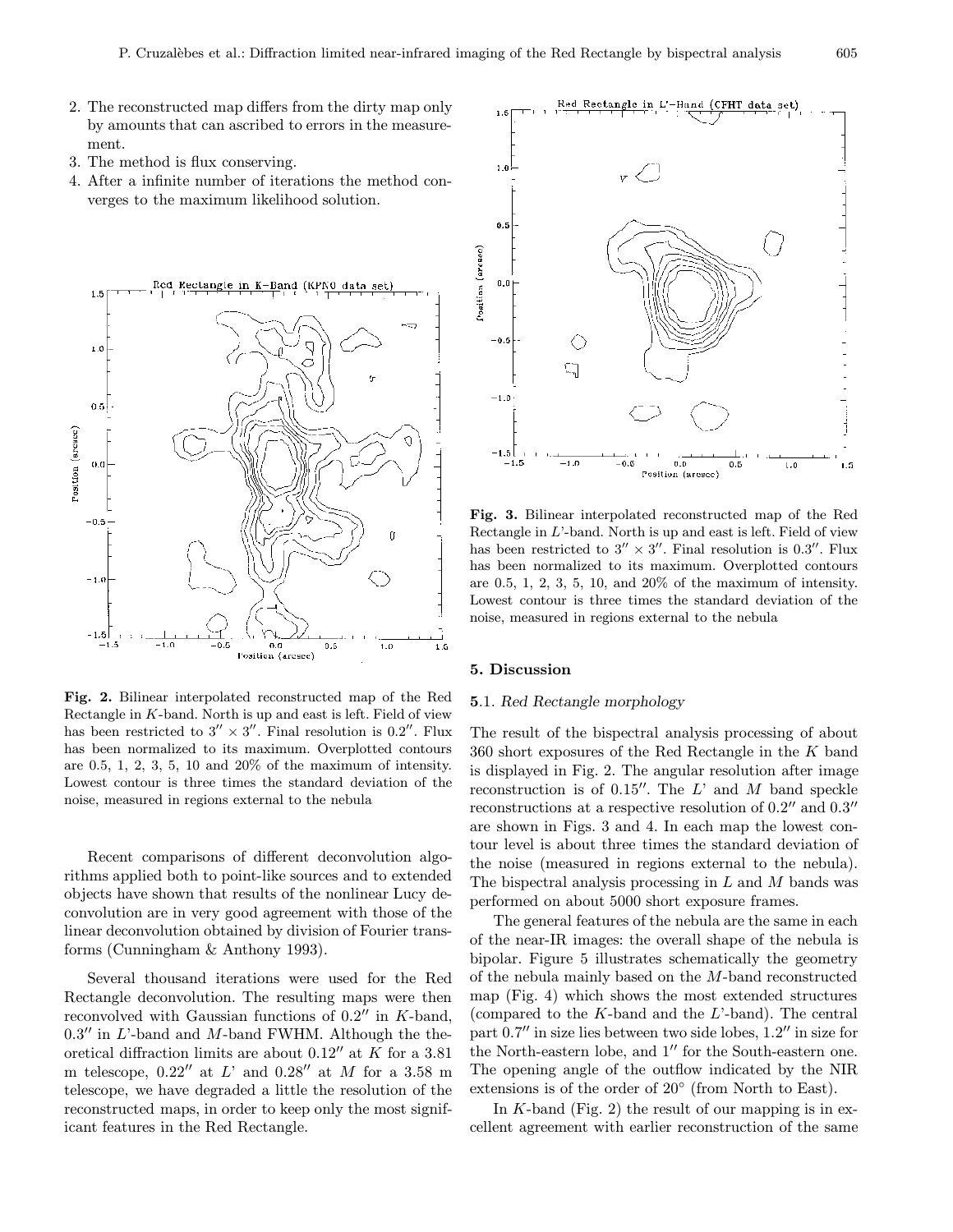

Fig. 4. Bilinear interpolated reconstructed map of the Red Rectangle in M-band. North is up and east is left. Field of view has been restricted to  $3'' \times 3''$ . Final resolution is 0.3". Flux has been normalized to its maximum. Overplotted contours are  $1, 2, 3, 4, 5, 10,$  and  $20\%$  of the maximum of intensity. Lowest contour is three times the standard deviation of the noise, measured in regions external to the nebula

data set using the Shift-and-add method and the Knox-Thompson method (Beckers et al. 1988, Eckart et al. 1990). The nebula was also observed by Rouan et al.  $(1993)$  in K, L and M bands and more recently in H band by Roddier et al. (1995). These observations gave almost similar results and were obtained using adaptive optics technics.

It is interesting to notice that our  $2.2 \mu m$  reconstructed image (Fig. 2) is also very close to the 1.65  $\mu$ m Lucy deconvolution of the best image presented by Roddier et al. (1995). The X shape of the image already seen at 1.65  $\mu$ m is also present at 2.2  $\mu$ m. These spikes can be interpreted in terms of radiative transfer of the stellar light in a biconus shaped dust shell producing the nebula. Yusef-Zadeh & Morris (1984) have demonstrated that both the rectangular shape and the diagonal spikes of the Red Rectangle are the consequence of the scattering of light by the particles present in the envelope. These authors have performed a simulation of the radiative transfer with a density law for the envelope corresponding to a disk concentration of matter with a progressive decrease following the latitude angle  $\theta$  ( $\theta = 0^{\circ}$  corresponds to the plane of the disk). A cut-off in the density law for  $\theta \simeq 60^{\circ}$ may be responsible for the observed X shape of the nebula (Yusef-Zadeh & Morris 1984).



Fig. 5. Simplified geometry of the Red Rectangle based on the  $M$ -band reconstructed map. A central lobe  $0.7$ " of diameter lies between  $2$  side lobes,  $1.2$ " of diameter for the North-Eastern lobe and  $1''$  for the South-Western one. The position angle  $(PA)$  defined by the centers of the side lobes is about  $20^{\circ}$  (from North to East)

The rectangular shape is a known characteristics of the Red Rectangle in the red light of the visible. This rectangular shape holds at the first order up to  $\lambda = 5 \mu m$ . The scattering of light by dust is probably still efficient. Large particles of dust seem therefore to be present in the environment of HD 44179. This point was already established by Cohen et al. (1975) on the basis of polarimetric measurements.

#### 5.2. Red Rectangle central star subtraction

To study the circumstellar environment, it is useful to separate the central stellar emission from the nebular flux (Hora et al. 1993). As instrumental PSF we used Gaussian functions of 0.2" in K and 0.3" in L' and M as described in the end of Sect. 4.9. The flux contribution from the central object HD 44179 ( $V=9$ , Cohen et al. 1975) can be removed from the nebular image by subtracting a scaled reference star image (Figs. 7a to 7c).

When the central star is scaled to subtract all the flux at the central position, a ring around the central position is left. In addition, these residual features are narrower than the instrumental PSF, so we regard them as being artificial. Instead we followed a different procedure to subtract the stellar component: assuming that it is more likely that there is a substantial contribution from a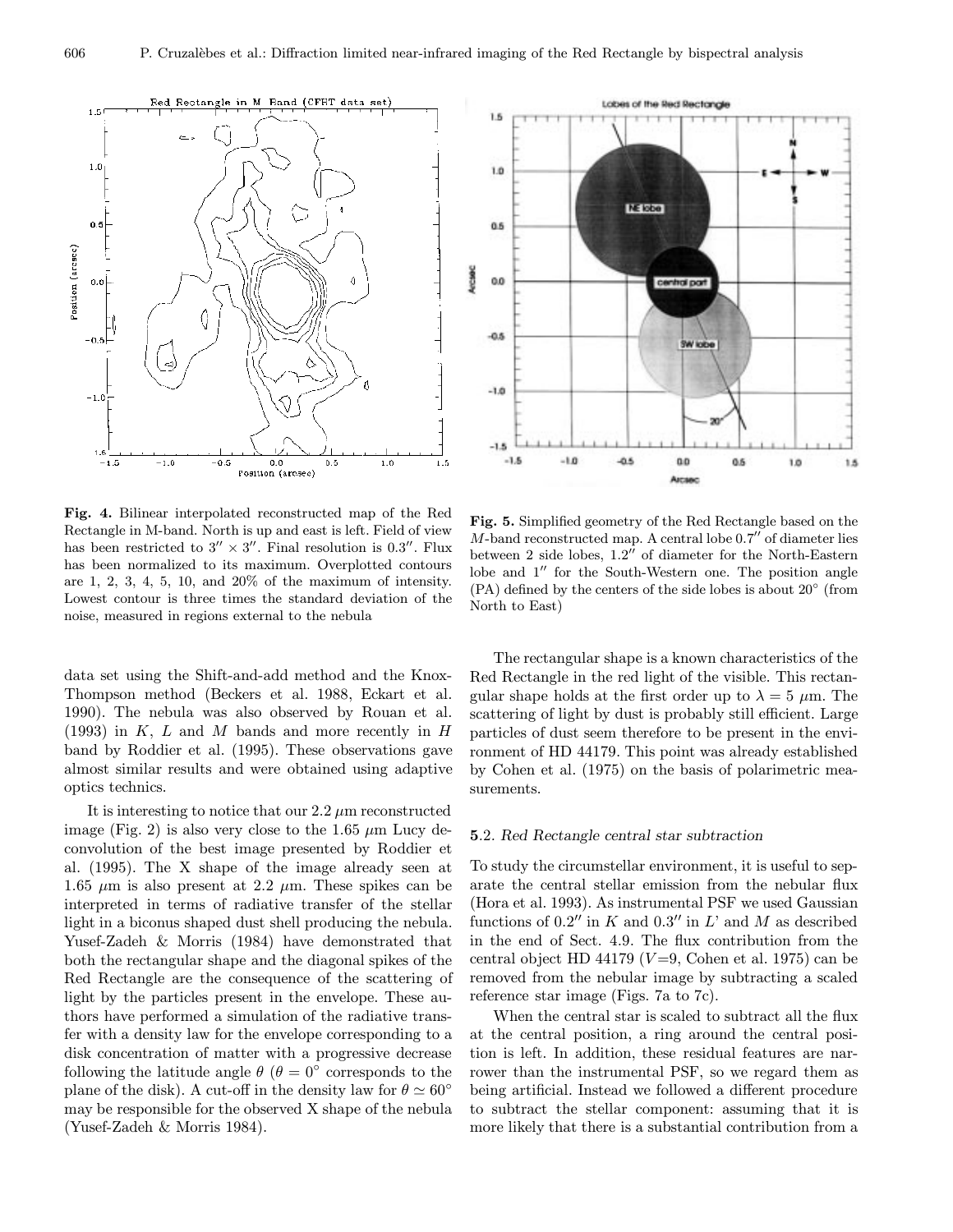

Fig. 6. Profiles of the Red Rectangle through the side lobes  $(PA = 20^{\circ})$ . The profiles have been normalized so that the maximum level of intensity is 100 and the profiles are centered on the maximum of the central star. Each wavelength is assigned to a different line type, shown in the upper-left corner in the figure



Fig. 7. a) PSF-subtracted profiles of the Red Rectangle at K. They show the original data (dot-dash line), the scaled standard star (dashed line), and the result when the star is subtracted (solid line)

spatially extended emission component in the central region (labeled "Central excess" in Table 1), we chose the unresolved central stellar flux (labeled "Star" in Table 1) to be the maximum possible value that does not create a central minimum.

Table 1 gives the near-IR relative fluxes of the Red Rectangle at each wavelength for each of the component of the image. Fluxes are measured in the central part and in the lobes defined in Fig. 5 (based on the M-band map). Errors are estimated via the standard deviation of the noise measured in regions external to the nebula.



Fig. 7. b) PSF-subtracted profiles of the Red Rectangle at L'. They show the original data (dot-dash line), the scaled standard star (dashed line), and the result when the star is subtracted (solid line)



Fig. 7. c) PSF-subtracted profiles of the Red Rectangle at M. They show the original data (dot-dash line), the scaled standard star (dashed line), and the result when the star is subtracted (solid line)

#### 5.3. Broad-band spectral decomposition

To determine the absolute infrared photometry in the  $K, L'$  and  $M$  bands, the observations of Cohen et al. (1975), Allen et al. (1977), Kleinmann et al. (1978) and Gezari et al. (1987) summarized in Table 2 were used. The mean fluxes of the Red Rectangle in K,  $L'$  and  $M$  bands, mainly based on Cohen et al. (1975) are estimated to be  $F(K) = (1.55 \pm 0.06) 10^{-15}$ W.cm<sup>-2</sup>. $\mu$ m<sup>-1</sup> ([K]=3.5±0.1),  $F(L') = (2.45 \pm 0.1) 10^{-15}$ W.cm<sup>-2</sup>. $\mu$ m<sup>-1</sup> ([L']=1.3±0.1) and  $F(M) = (2.01 \pm 0.08)$  $10^{-15}$  W.cm<sup>-2</sup>. $\mu$ m<sup>-1</sup> ([M]=0.1±0.1).

Our spectral decomposition allows a new insight into the physics of the radiation mechanisms responsible for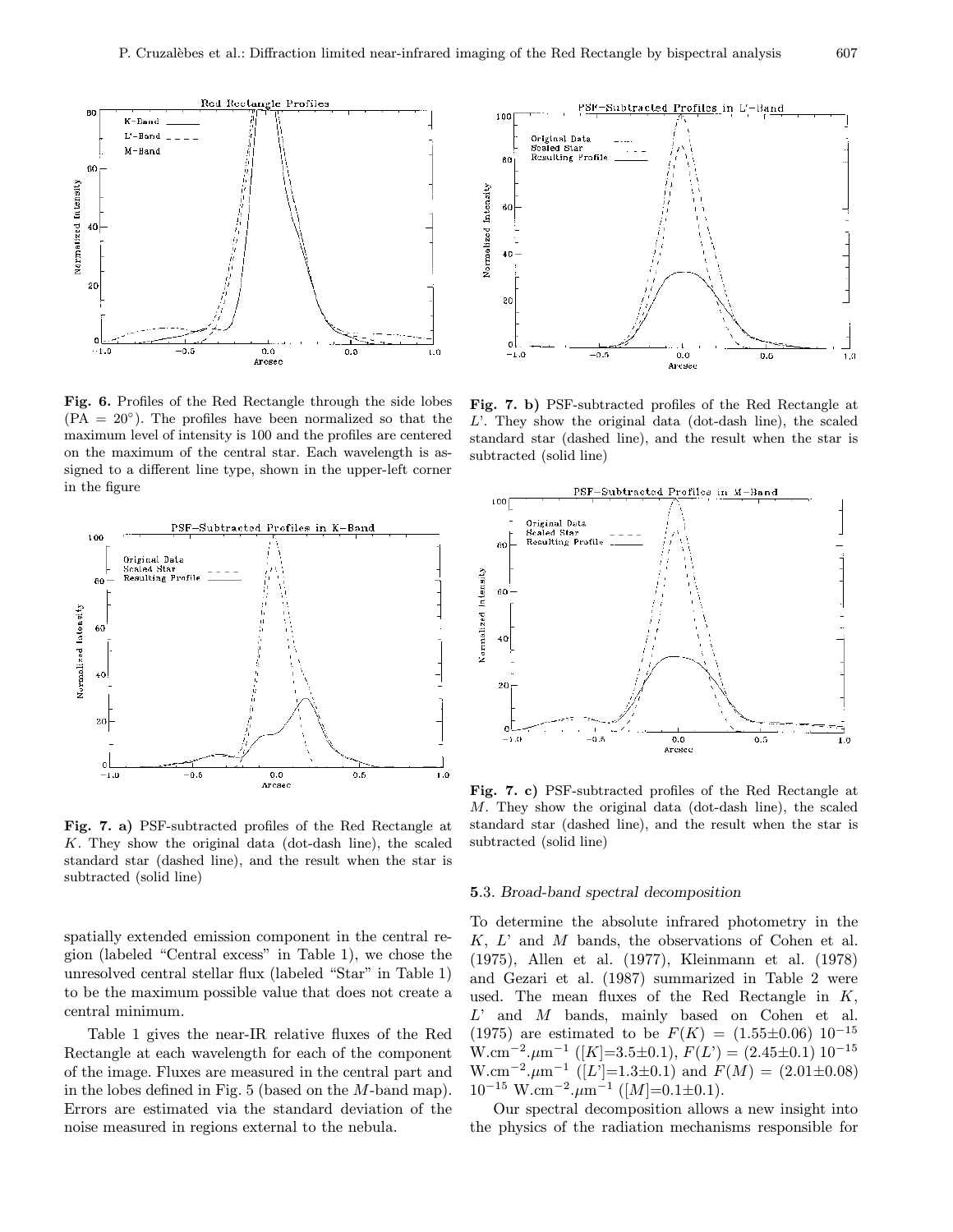| Filter | <del>.</del><br>Star | Central excess | $NE + SW$ lobes |
|--------|----------------------|----------------|-----------------|
| $K$    | $33 + 4$             | $25 + 3$       | $19 + 3$        |
| $U$    | $44 + 2$             | $35 + 3$       | $9 + 2$         |
| $M$    | $28 + 3$             | $26 + 3$       | $20 + 4$        |

Table 1. Red Rectangle component fluxes (in % of the total flux)

the extended continuum emission of the Red Rectangle: Fig. 8 shows the decomposition of the  $K, L'$  and M total flux into a central unresolved stellar component, a central extended excess and a combined side component (NE lobe + SW lobe) as we could obtained from this analysis.

The contribution of the nebula to the broadband spectrum apparently increases rapidly towards longer wavelengths. There are two ways out:

a) Scattering by big dust grains ( $a \geq 0.5 \ \mu m$ ). A problem with this solution is to determine the reality of this assumption and the abundance of the grains. According to Bregman (1977) from 8 to 13  $\mu$ m infrared spectroscopy measurements, amorphous carbon seems to be the most probable material responsible for the observed continuum. The polarimetric data of Cohen et al. (1975) suggests the presence of large particles.

b) Thermal emission by dust with a temperature of a few 100 K. The problem here is to find out whether and at which distance from the star this warm dust exists. According to a radiative transfer model of Lopez et al. (1995), emission from dust heated by the radiation field of the star dominates in the near infrared.

More detailed broadband diffraction limited continuum imaging is required to distinguish between these possibilities. Most likely a combination of both is required to explain the properties of the extended emission.

## 5.4. Clumps or binarity ?

Some of the features in our image are interesting to discuss in more details. The cut drawn through the center of the nebula (Fig. 6) shows in  $K$  band a shoulder that appears more clearly after subtraction of the central component of the image (Fig. 7a). The shoulder peaks at about  $0.2$ <sup>"</sup> to the North.

This characteristics was mentioned by Leinert & Haas (1989). They detected in their  $J$ ,  $H$  and  $K$  speckle measurements a non-compact feature roughly shifted of 0.15 arcsec to the North. Because the shoulder seems to be non-compact, it is more likely to be associated to some radiative transfer effect in the dust shell rather than to a companion star. The radiative transfer through a disk-like structure of dust may indeed produce a crescent shaped image of the envelope when the plane of the disk is tilted with respect to the line of sight of the observer (Lefèvre et al. 1982; Lopez 1994).



Fig. 8. Visible and infrared broadband spectrum of the Red Rectangle (X points, dotted line), based mainly on Cohen et al. (1975), Allen et al. (1977). Kleinmann et al. (1978) and IRAS measurements. Near-infrared fluxes of the reconstructed maps are shown at  $K, L'$  and M for the central star (asterisks), the central excess (diamonds) and the side lobes (NE lobe + SW lobe, squares). Both axes are logarithmic. A blackbody curve (solid line) fitting the central part near-infrared measurements is shown for comparison

In the West and East directions, some components are present in our images, especially in the  $K$ -band  $(0.75)$ East,  $0.4$ <sup>"</sup> West,  $0.9$ " West and  $1.2$ " West, relative to the center). Following Roddier et al. (1995) interpretation of their 1.65  $\mu$ m images, the edges of a slightly inclined dark disk could produce some of the observed bright structures in the East and West. HD 44179 is suspected to be a binary star (Cohen et al. 1975; Meadows et al. 1987). We may not exclude that one of the feature could be linked to the probably reddened companion star. Some clumps in the stellar environment could also be the origin of the detected structures.

In terms of stellar evolution it is of importance to measure the position of the stellar companion and to further estimate the orbital parameters of the system. Most post-AGB sources present axisymmetrical images (Bujarrabal et al. 1992). Following the mechanism proposed by Morris et al. (1987), the mass loss of the late type star can be strongly perturbed by a second stellar component. The material is ejected in a non-spherical geometry and could even produce an accretion disk. We don't yet know at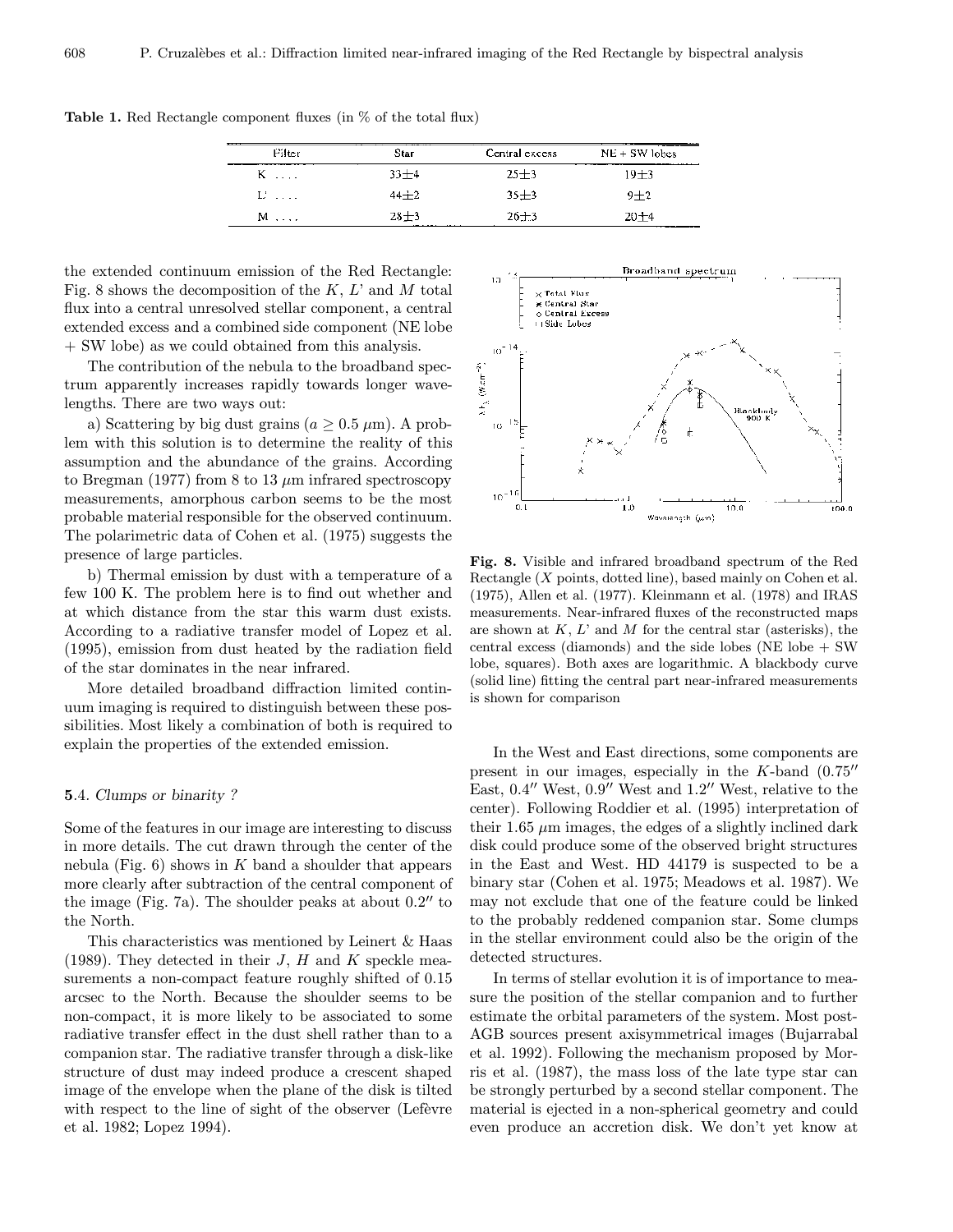| $\lambda(\mu m)$ | Flux                           | Beam | Ref.           |
|------------------|--------------------------------|------|----------------|
|                  | $(10^{-16} \text{ W.cm}^{-2})$ |      |                |
| 0.36             | $2.46 \pm 0.03$                | 33"  | 1              |
| 0.438            | $6.47 + 0.05$                  | 33"  | 1              |
| 0.5475           | 6.30±0.05                      | 33"  | ī              |
| 0.68             | 5.89±0.05                      | 33"  |                |
| 0.82             | $4.41 \pm 0.05$                | 33"  |                |
| 1.25             | $10.7 + 0.4$                   |      | 2              |
| 1.65             | 17.8±0.7                       |      | $\overline{a}$ |
| $2.2^{\circ}$    | $34 \pm 1$                     | 11"  | ı              |
| 3.6              | 88土3                           | 11"  | ł              |
| 4.8              | $96 + 4$                       | 22"  |                |
| 10.2             | 138±6                          | 22"  |                |
| 12               | $105.5 \pm 0.3$                |      | 4              |
| 21               | $57 + 2$                       | Ħ"   | 1              |
| 25               | 54.6±0.1                       |      | 4              |
| 35               | $24 \pm 1$                     | 22"  | 3              |
| 53               | $9.6 \pm 0.8$                  | 22"  | 3              |
| 60               | $8.65 \pm 0.02$                |      | 4              |
| 100              | $1.95 \pm 0.03$                |      | 4              |

Table 2. Visible and infrared broad-band photometry of the Red Rectangle

Ref.: (1) Cohen et al. 1975; (2) Allen et al. 1977; (3) Kleinmann et al. 1978; (4) IRAS Point Source Catalog (Gezari et al. 1987).

present if the bright star HD 44179 we observe is the mass loosing evolved star or its companion (Roddier et al. 1995).

## 6. Conclusion

We have shown that the bispectral analysis is a powerful method for reconstructing images observed in the near infrared in speckle mode. We have also shown the feasibility of two new numerical techniques included in the data processing. These are the iterative division (based on Van Cittert 1931) and a relaxation algorithm to calculate the complex source spectrum using measured triple products, calculated triple phases and the calculated power spectrum. The results obtained for the Red Rectangle are very encouraging. Images of the extended structure constituted by the dust shell of HD 44179 are in good agreement with those previously observed by means of adaptive optics. The physics of the near stellar environment of the source requires more high spatial resolution and multi-wavelength observations to be included in the interpretation. High spatial resolution performed at multiwavelength brings some useful information on the broadband spectrum of the object as it helps to separate the flux contribution from the nebula to the stellar radiation. With the angular resolution we presently have, some radiative transfer model could be performed to precise the characteristics of the outflow and disk surrounding HD 44179 and to distinguish between the contribution of scattered light from the central star and emission of warm dust.

Acknowledgements. We thank J.M. Beckers and S. Ridgway for having provided the KPNO K-band speckle data set. P.C. thanks MPG and CNRS for financial support of his stay at the MPE in Garching. J.-L. Starck, B. Sams, L.E. Tacconi-Garman, Y. Rabbia and A. Quirrenbach contributed with helpful discussions and comments.

### References

- Allen D.A., Hyland A.R., Longmore A.J., et al., 1977, ApJ 217, 108
- Babcock H.W., 1953, PASP 65, 229
- Bartelt H., Lohmann A., Wirnitzer B., 1984, Appl. Opt. 23, 3121
- Beckers J.M., Christou J.C., Probst R.G., et al., 1988, First results with the NOAO 2-D speckle camera for infrared wavelengths, in: Proceedings of the ESO Conference on High-Resolution Imaging by Interferometry - Part 1. In: Merkle F. (ed.), European Southern Observatory, Garching bei München, Germany, p. 393
- Bregman J.D., 1977, ApJ 89, 335
- Bujarrabal V., Alcolea J., Planesas P., 1992, A&A 257, 701
- Cohen M., Anderson C.M., Cowley A., et al., 1975, ApJ 196, 179